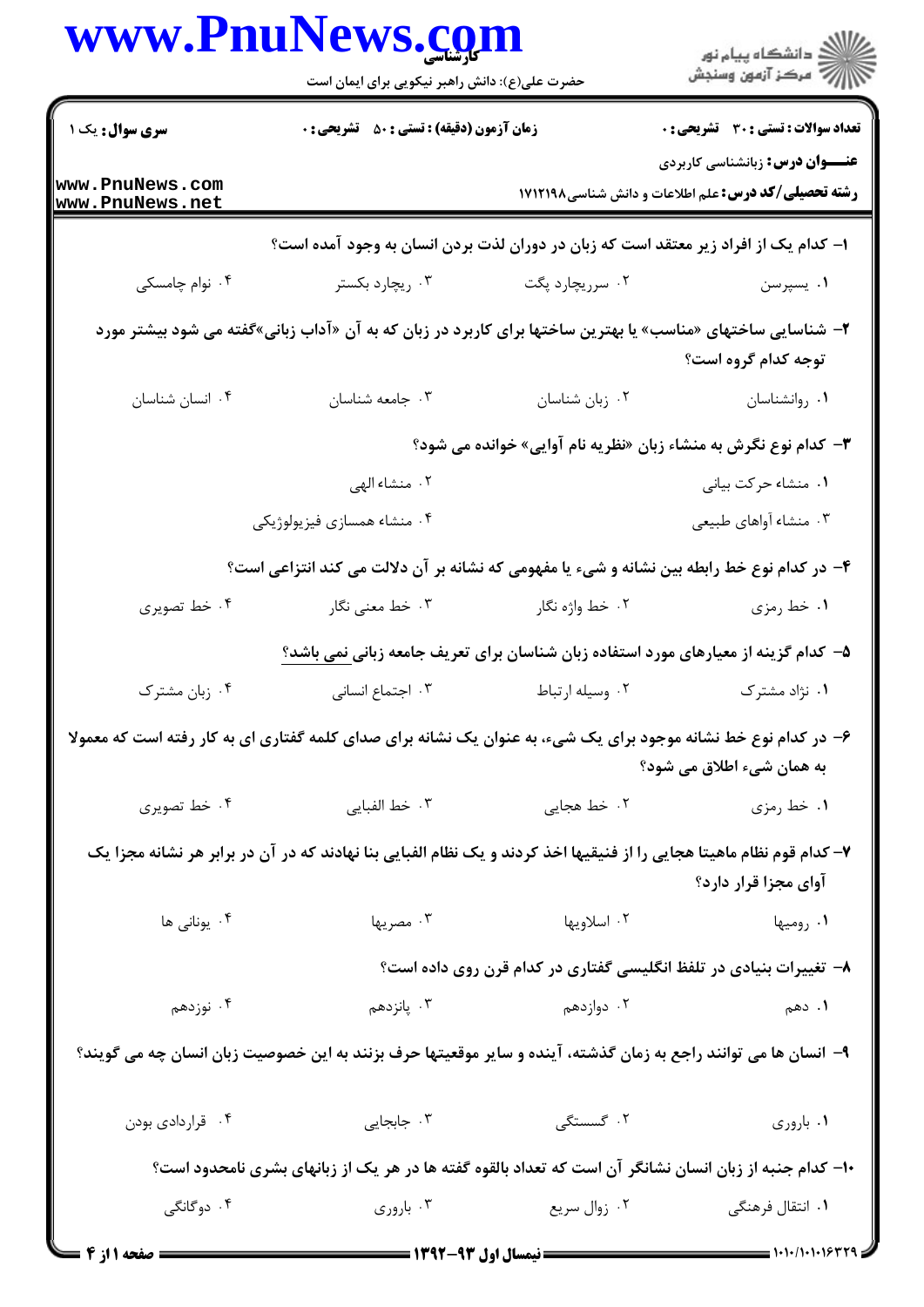|                                    | <b>www.PnuNews.col</b><br>حضرت علی(ع): دانش راهبر نیکویی برای ایمان است                                              |                    | ڪ دانشڪاه پيام نور<br>پ <sup>ر</sup> مرڪز آزمون وسنڊش                                                |
|------------------------------------|----------------------------------------------------------------------------------------------------------------------|--------------------|------------------------------------------------------------------------------------------------------|
| سری سوال: ۱ یک                     | <b>زمان آزمون (دقیقه) : تستی : 50 ٪ تشریحی : 0</b>                                                                   |                    | تعداد سوالات : تستي : 30 قشريحي : 0                                                                  |
| www.PnuNews.com<br>www.PnuNews.net |                                                                                                                      |                    | <b>عنـــوان درس:</b> زبانشناسی کاربردی<br><b>رشته تحصیلی/کد درس:</b> علم اطلاعات و دانش شناسی۱۷۱۲۱۹۸ |
|                                    | ۱۱− کدام نوع آواشناسی  با خصوصیتهای فیزیکی گفتار به عنوان امواج صوتی«در هوا» سروکار دارد؟                            |                    |                                                                                                      |
|                                    | ۰۲ آواشناسی آزمایشگاهی                                                                                               |                    | ۰۱ آواشناسی تولیدی                                                                                   |
|                                    | ۰۴ آواشناسی ادراکی                                                                                                   |                    | ۰۳ آواشناسی شنیداری                                                                                  |
|                                    | ۱۲- به آواهایی که با قرار گرفتن بخش جلویی زبان روی لثه بالا که ناهموار و استخوانی است شکل می گیرند چه می گویند؟      |                    |                                                                                                      |
| ۰۴ لثوی کامی ها                    | ۰۳ لب و دندانی ها                                                                                                    | ۰۲ داندانی ها      | ١. لثوى ها                                                                                           |
|                                    |                                                                                                                      |                    | ۱۳- توصیف نظامها و الگوهای آواهای گفتاری یک زبان را چه می نامند؟                                     |
| ۰۴ واژه شناسی                      | ۰۳ زبان شناسی                                                                                                        | ۰۲ واجشناسی        | ۰۱ دستور شناسی                                                                                       |
|                                    | ۱۴– هنگامی که دو واج در یک زنجیره قرار گیرند و بعضی از خصوصیتهای یک واج را واج دیگر بگیرد این فرایند چه نامیده می    |                    | شود؟                                                                                                 |
| ۰۴ همگونی                          | ۰۳ افزایش                                                                                                            | ۰۲ تبدیل           | ۰۱ حذف                                                                                               |
|                                    |                                                                                                                      |                    | ۱۵– کدام یک از فرایندهای واژه سازی در زبان انگلیسی کاربرد کمتری دارد؟                                |
| ۰۴ وامگیری                         | ۰۳ ابداع                                                                                                             | ۰۲ ترکیب           | ۰۱ ادغام                                                                                             |
|                                    |                                                                                                                      |                    | ۱۶– رایج ترین فرایند در تولید واژه های انگلیسی چیست؟                                                 |
| ۰۴ تبدیل                           | ۰۳ روگرفت                                                                                                            |                    | ۰۲ قرض<br>۰۱ اشتقاق                                                                                  |
|                                    |                                                                                                                      |                    | 17- کدام گزینه جزو تکواژهای نقش نما نمی باشد؟                                                        |
| ۰۴ فعلهای معمولی                   | ۰۳ صفتها                                                                                                             | ۰۲ ضمایر           | ۰۱ اسمها                                                                                             |
|                                    | ۱۸– کدام نوع تکواژها در انگلیسی برای تولید کلمه جدید به کار نمی روند بلکه کاربرد آنها بیشتر برای نشان دادن جنبه هایی |                    | از نقش دستوری است؟                                                                                   |
| ۰۴ تکواژهای نقش نما                | ۰۳ تکواژهای واژگانی                                                                                                  | ۰۲ تکواژهای تصریفی | <b>۱</b> . تکواژهای اشتقاقی                                                                          |
|                                    |                                                                                                                      |                    | ۱۹- نظام ساده قواعد در کدام نوع دستور زبان وجوه اشتراک زیادی با قواعد ریاضی داشت؟                    |
| ۰۴ دستور تجویزی                    | ۰۳ دستور توصیفی                                                                                                      | ۰۲ دستور زایشی     | ۰۱ دستور سنتی                                                                                        |
|                                    | +۲- یک سطح انتزاعی از سازمان ساختاری جمله که در آن همه عناصر تعیین کننده تعبیر ساختاری نشان داده شده اند چه نام      |                    | دارد؟                                                                                                |
| ۰۴ میانساخت                        | ۰۳ ابهام ساختاری                                                                                                     | ۰۲ ژرفساخت         | ٠١ روساخت                                                                                            |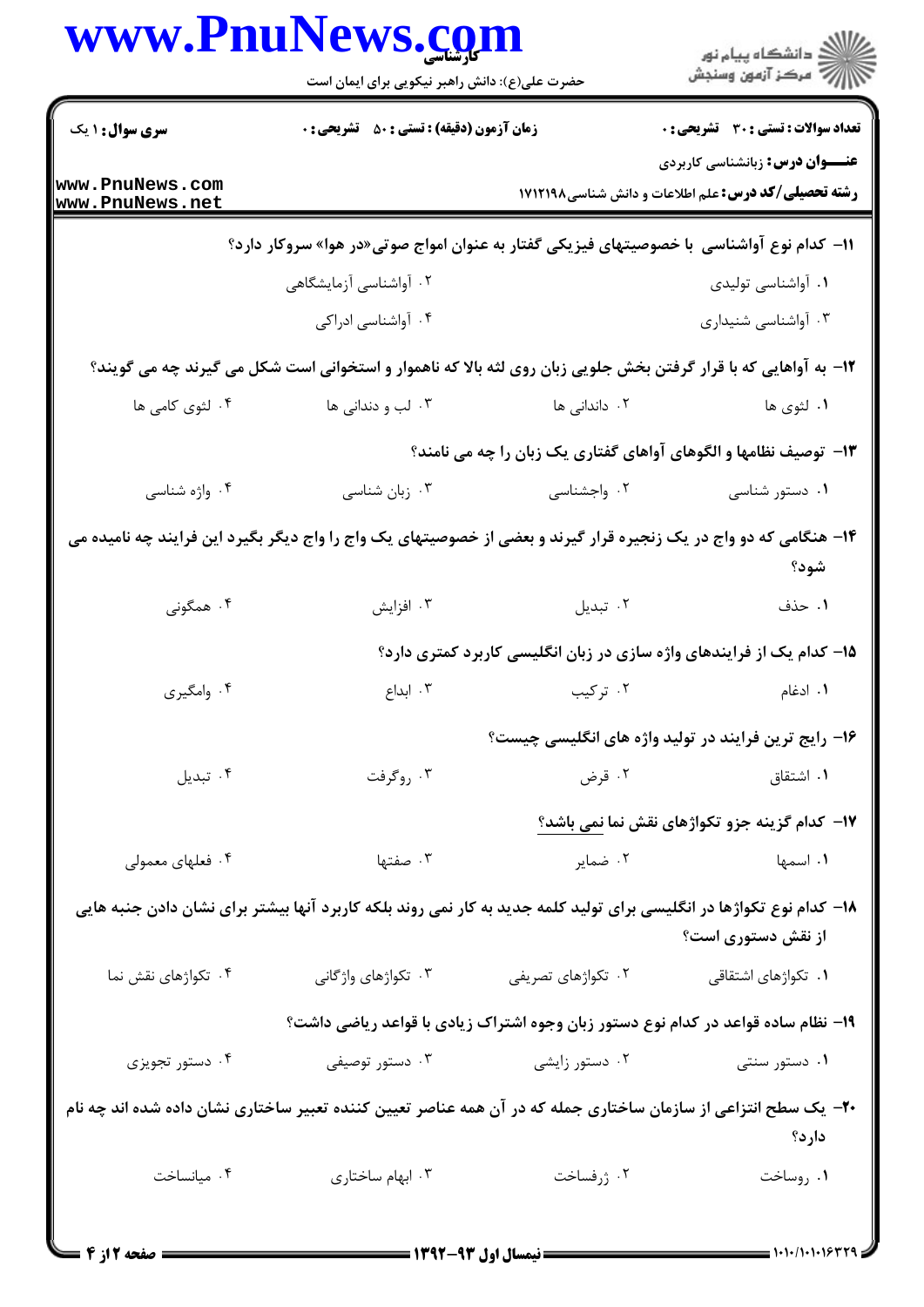|                                    | حضرت علی(ع): دانش راهبر نیکویی برای ایمان است                                                                        |                                                                                | ڪ دانشڪاه پيام نور<br>/7 مرڪز آزمون وسنڊش                                                            |
|------------------------------------|----------------------------------------------------------------------------------------------------------------------|--------------------------------------------------------------------------------|------------------------------------------------------------------------------------------------------|
| <b>سری سوال : ۱ یک</b>             | <b>زمان آزمون (دقیقه) : تستی : 50 ٪ تشریحی : 0</b>                                                                   |                                                                                | <b>تعداد سوالات : تستی : 30 ٪ تشریحی : 0</b>                                                         |
| www.PnuNews.com<br>www.PnuNews.net |                                                                                                                      |                                                                                | <b>عنـــوان درس:</b> زبانشناسی کاربردی<br><b>رشته تحصیلی/کد درس:</b> علم اطلاعات و دانش شناسی۱۷۱۲۱۹۸ |
|                                    | 21− کار کدام یک از قواعد زیر آن است که یک «شاخه» از نمودار «درختی» را بر می دارد و آن را به بخش متفاوت دیگری از آن   |                                                                                | پیوند می زند؟                                                                                        |
| ۰۴ قواعد گشتاوري                   | ۰۳ قواعد واژگانی                                                                                                     | ۰۲ قواعد سازه ای                                                               | ۰۱ قواعد زايشي                                                                                       |
|                                    |                                                                                                                      | ۲۲- وقتی که دو یا چند صوت (نوشتاری)دارای تلفظ مشابه باشند به آنها چه می گویند؟ |                                                                                                      |
| ۰۴ هم آوايي                        | ۰۳ هم معنایی                                                                                                         | ۰۲ تضاد معنایی                                                                 | ٠١ شمول معنايي                                                                                       |
|                                    |                                                                                                                      | ۲۳- اصلی ترین موضوع مطالعات روان شناسی زبان چیست؟                              |                                                                                                      |
|                                    | ۰۲ ارتباط بین دین، زبان و فرهنگ                                                                                      |                                                                                | ۰۱ ارتباط بین زبان، تفکر و فرهنگ                                                                     |
|                                    | ۰۴ ارتباط بین زبان، جامعه شناسی و منطق                                                                               |                                                                                | ۰۳ ارتباط بین زبان، ادبیات و روانشناسی                                                               |
|                                    | <b>۳۴</b> – این جمله از کیست: « تفکر فرایند مرموزی نیست که مسئولیت رفتار را به عهده داشته باشد، بلکه خود رفتار است»؟ |                                                                                |                                                                                                      |
| ۰۴ چامسکی                          | ۰۳ اسکینر                                                                                                            | ۰۲ بلوم فيلد                                                                   | ۰۱ واتسون                                                                                            |
|                                    |                                                                                                                      | ۲۵- فرضیه نسبیت گرایی توسط چه کسانی ارائه شده است؟                             |                                                                                                      |
| ۰۴ تاکائو سوزوکی                   | ۰۳ کرزیبسکی                                                                                                          | ۰۲ هومبولت                                                                     | ۰۱ ساپير-ورف                                                                                         |
|                                    |                                                                                                                      | ۲۶- شاخه ای زبان شناسی که در باب تغییر زبان مطالعه می کند چه نام دارد؟         |                                                                                                      |
|                                    | ۰۲ زبان شناسی ساختاری                                                                                                |                                                                                | ۰۱ زبان شناسی تحلیلی                                                                                 |
|                                    | ۰۴ زبان شناسی توصیفی                                                                                                 |                                                                                | ۰۳ زبان شناسی تاریخی                                                                                 |
|                                    | ٢٧- پيدايش پسوند جمع انگليسي تا حد زيادي تحت تاثير كداميک از عوامل تغيير زبان بوده است؟                              |                                                                                |                                                                                                      |
|                                    | ٠٢ عوامل جامعه شناختى                                                                                                |                                                                                | ۰۱ عوامل فيزيولوژيک                                                                                  |
|                                    | ۰۴ ریشه شناسی عامیانه                                                                                                |                                                                                | ۰۳ قیاس                                                                                              |
|                                    | ۲۸- نوعی تغییر آوایی که وارد کردن یک همخوان یا واکه در یک محیط خاص است چه نام دارد؟                                  |                                                                                |                                                                                                      |
|                                    | ۰۲ حذف صوت                                                                                                           |                                                                                | ۰۱ تضعیف                                                                                             |
|                                    | ۰۴ جابه جایی واحد صوتی                                                                                               |                                                                                | ۰۳ صوت افزایی                                                                                        |
|                                    |                                                                                                                      |                                                                                | <b>۲۹</b> - کدام گزینه جزو تغییر صوتی واجی نمی باشد؟                                                 |
| ۰۴ دگرگونی                         | ۰۳ ادغام                                                                                                             | ۰۲ انشقاق                                                                      | ۱. همگونی                                                                                            |